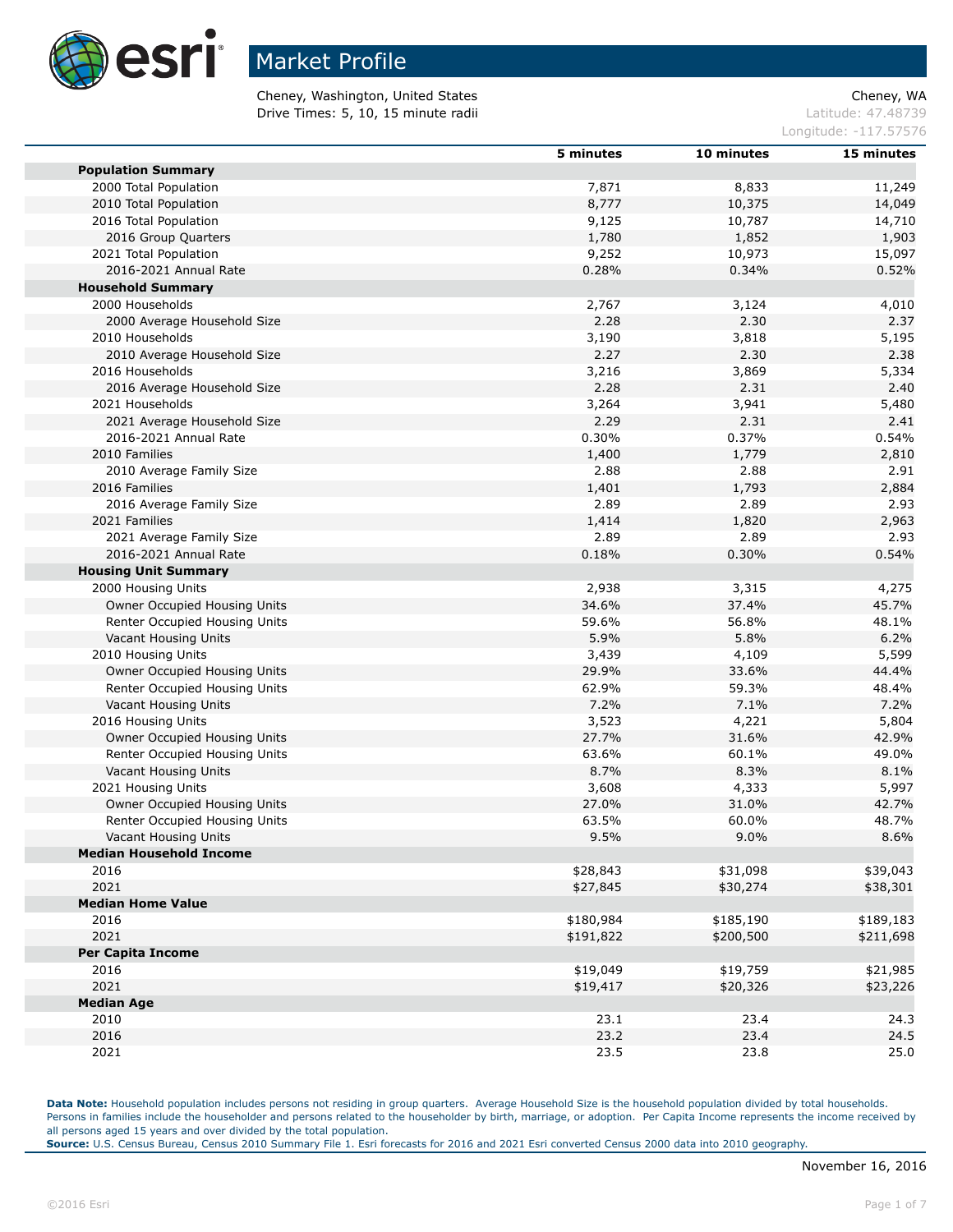

Cheney, Washington, United States Cheney, WA **Drive Times: 5, 10, 15 minute radii Latitude: 47.48739** 

Longitude: -117.57576

|                                                | 5 minutes | 10 minutes | 15 minutes |
|------------------------------------------------|-----------|------------|------------|
| 2016 Households by Income                      |           |            |            |
| Household Income Base                          | 3,216     | 3,869      | 5,334      |
| $<$ \$15,000                                   | 33.0%     | 31.2%      | 25.4%      |
| \$15,000 - \$24,999                            | 12.6%     | 12.1%      | 11.1%      |
| \$25,000 - \$34,999                            | 9.8%      | 10.0%      | 9.9%       |
| \$35,000 - \$49,999                            | 11.1%     | 10.8%      | 11.1%      |
| \$50,000 - \$74,999                            | 15.5%     | 16.0%      | 17.8%      |
| \$75,000 - \$99,999                            | 7.2%      | 8.0%       | 10.0%      |
| \$100,000 - \$149,999                          | 7.9%      | 8.5%       | 10.0%      |
| \$150,000 - \$199,999                          | 1.5%      | 1.7%       | 2.4%       |
| \$200,000+                                     | 1.5%      | 1.7%       | 2.3%       |
| Average Household Income                       | \$45,207  | \$47,900   | \$55,291   |
| 2021 Households by Income                      |           |            |            |
| Household Income Base                          | 3,264     | 3,941      | 5,480      |
| $<$ \$15,000                                   | 35.9%     | 34.0%      | 27.5%      |
| \$15,000 - \$24,999                            | 11.0%     | 10.5%      | 9.7%       |
| \$25,000 - \$34,999                            | 9.2%      | 9.3%       | 9.3%       |
| \$35,000 - \$49,999                            | 13.5%     | 12.9%      | 12.5%      |
| \$50,000 - \$74,999                            | 10.7%     | 11.1%      | 12.5%      |
| \$75,000 - \$99,999                            | 8.0%      | 8.9%       | 11.2%      |
| \$100,000 - \$149,999                          | 8.4%      | 9.2%       | 11.5%      |
| \$150,000 - \$199,999                          | 1.8%      | 2.2%       | 3.1%       |
| \$200,000+                                     | 1.6%      | 1.9%       | 2.7%       |
| Average Household Income                       | \$46,298  | \$49,616   | \$58,857   |
| 2016 Owner Occupied Housing Units by Value     |           |            |            |
| Total                                          | 974       | 1,333      | 2,490      |
| $<$ \$50,000                                   | 7.2%      | 8.9%       | 11.8%      |
| \$50,000 - \$99,999                            | 3.5%      | 4.4%       | 6.4%       |
| \$100,000 - \$149,999                          | 19.9%     | 17.3%      | 14.3%      |
| \$150,000 - \$199,999                          | 31.3%     | 27.6%      | 22.4%      |
| \$200,000 - \$249,999                          | 20.4%     | 20.8%      | 19.4%      |
| \$250,000 - \$299,999                          | 5.7%      | 6.9%       | 8.6%       |
|                                                | 9.3%      | 10.4%      | 10.9%      |
| \$300,000 - \$399,999<br>\$400,000 - \$499,999 | 0.4%      | 0.9%       | 2.0%       |
| \$500,000 - \$749,999                          | 1.1%      | 2.0%       | 3.4%       |
|                                                | 0.0%      |            |            |
| \$750,000 - \$999,999                          |           | 0.0%       | 0.3%       |
| $$1,000,000 +$                                 | 1.0%      | 0.9%       | 0.7%       |
| Average Home Value                             | \$200,334 | \$204,992  | \$211,081  |
| 2021 Owner Occupied Housing Units by Value     |           |            |            |
| Total                                          | 972       | 1,341      | 2,558      |
| $<$ \$50,000                                   | 6.4%      | 7.8%       | 10.1%      |
| \$50,000 - \$99,999                            | 4.6%      | 5.7%       | 8.0%       |
| \$100,000 - \$149,999                          | 20.6%     | 17.4%      | 13.5%      |
| \$150,000 - \$199,999                          | 22.0%     | 18.9%      | 14.5%      |
| \$200,000 - \$249,999                          | 19.1%     | 18.6%      | 16.5%      |
| \$250,000 - \$299,999                          | 6.1%      | 7.0%       | 8.3%       |
| \$300,000 - \$399,999                          | 17.1%     | 18.6%      | 19.2%      |
| \$400,000 - \$499,999                          | 0.7%      | 1.4%       | 3.1%       |
| \$500,000 - \$749,999                          | 1.7%      | 3.1%       | 5.4%       |
| \$750,000 - \$999,999                          | 0.0%      | 0.1%       | 0.4%       |
| $$1,000,000 +$                                 | 1.6%      | 1.3%       | 1.0%       |
| Average Home Value                             | \$223,585 | \$230,425  | \$241,328  |

Data Note: Income represents the preceding year, expressed in current dollars. Household income includes wage and salary earnings, interest dividends, net rents, pensions, SSI and welfare payments, child support, and alimony.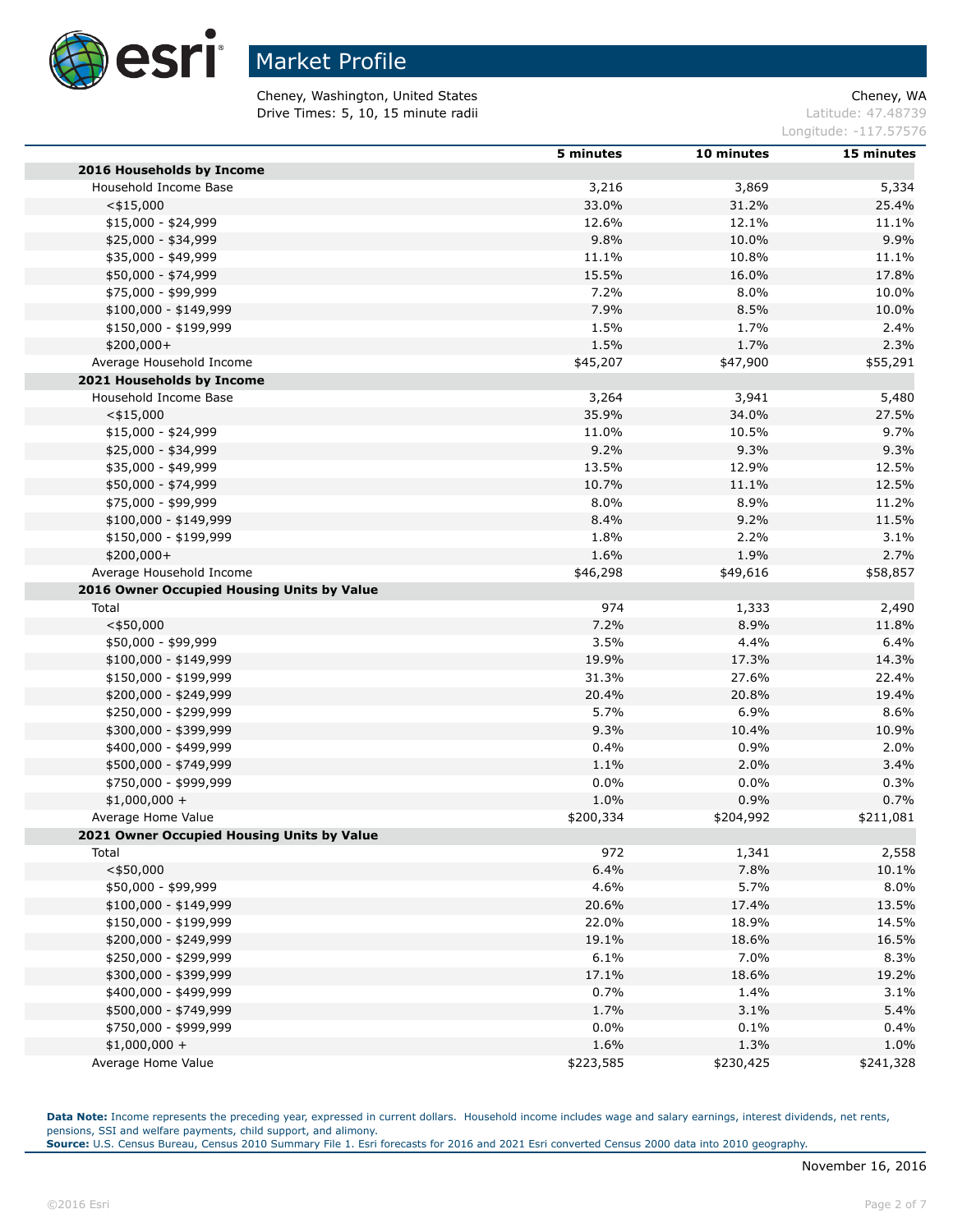

Cheney, Washington, United States Cheney, WA **Drive Times: 5, 10, 15 minute radii Latitude: 47.48739** 

Longitude: -117.57576

|                               | 5 minutes | 10 minutes | 15 minutes |
|-------------------------------|-----------|------------|------------|
| <b>2010 Population by Age</b> |           |            |            |
| Total                         | 8,777     | 10,375     | 14,046     |
| $0 - 4$                       | 4.5%      | 4.8%       | 5.3%       |
| $5 - 9$                       | 3.7%      | 4.0%       | 4.7%       |
| $10 - 14$                     | 3.8%      | 4.1%       | 4.8%       |
| $15 - 24$                     | 50.3%     | 47.2%      | 38.4%      |
| $25 - 34$                     | 11.6%     | 11.8%      | 12.1%      |
| $35 - 44$                     | 6.3%      | 6.9%       | 8.4%       |
| $45 - 54$                     | 6.9%      | 7.5%       | 9.5%       |
| $55 - 64$                     | 6.0%      | 6.4%       | 8.2%       |
| $65 - 74$                     | 3.7%      | 3.9%       | 4.9%       |
| 75 - 84                       | 2.2%      | 2.3%       | 2.6%       |
| $85 +$                        | 1.1%      | 1.2%       | 1.1%       |
| $18 +$                        | 85.4%     | 84.3%      | 82.0%      |
| 2016 Population by Age        |           |            |            |
| Total                         | 9,124     | 10,786     | 14,712     |
| $0 - 4$                       | 4.1%      | 4.4%       | 4.8%       |
| $5 - 9$                       | 3.4%      | 3.7%       | 4.5%       |
| $10 - 14$                     | 3.6%      | 3.9%       | 4.6%       |
| $15 - 24$                     | 50.8%     | 47.5%      | 38.4%      |
| $25 - 34$                     | 12.0%     | 12.2%      | 12.4%      |
| $35 - 44$                     | 5.9%      | 6.4%       | 8.0%       |
| 45 - 54                       | 6.1%      | 6.7%       | 8.6%       |
| $55 - 64$                     | 6.3%      | 6.8%       | 8.7%       |
| $65 - 74$                     | 4.4%      | 4.7%       | 6.0%       |
| 75 - 84                       | 2.2%      | 2.4%       | 2.8%       |
| $85 +$                        | 1.2%      | 1.2%       | 1.2%       |
| $18 +$                        | 86.6%     | 85.5%      | 83.2%      |
| 2021 Population by Age        |           |            |            |
| Total                         | 9,252     | 10,973     | 15,097     |
| $0 - 4$                       | 4.2%      | 4.5%       | 4.9%       |
| $5 - 9$                       | 3.4%      | 3.7%       | 4.4%       |
| $10 - 14$                     | 3.5%      | 3.9%       | 4.8%       |
| $15 - 24$                     | 47.6%     | 44.5%      | 35.8%      |
| $25 - 34$                     | 14.1%     | 13.9%      | 13.6%      |
| $35 - 44$                     | 6.1%      | 6.8%       | 8.6%       |
| 45 - 54                       | 5.7%      | 6.2%       | 7.7%       |
| $55 - 64$                     | 6.3%      | 6.8%       | 8.6%       |
| $65 - 74$                     | 5.1%      | 5.4%       | 6.8%       |
| 75 - 84                       | 2.8%      | 3.0%       | 3.5%       |
| $85 +$                        | 1.2%      | 1.3%       | 1.3%       |
| $18 +$                        | 86.7%     | 85.5%      | 83.1%      |
| 2010 Population by Sex        |           |            |            |
| Males                         | 4,339     | 5,119      | 6,949      |
| Females                       | 4,438     | 5,256      | 7,100      |
| 2016 Population by Sex        |           |            |            |
| Males                         | 4,504     | 5,315      | 7,257      |
| Females                       | 4,620     | 5,472      | 7,453      |
| 2021 Population by Sex        |           |            |            |
| Males                         | 4,574     | 5,411      | 7,440      |
| Females                       | 4,678     | 5,563      | 7,657      |
|                               |           |            |            |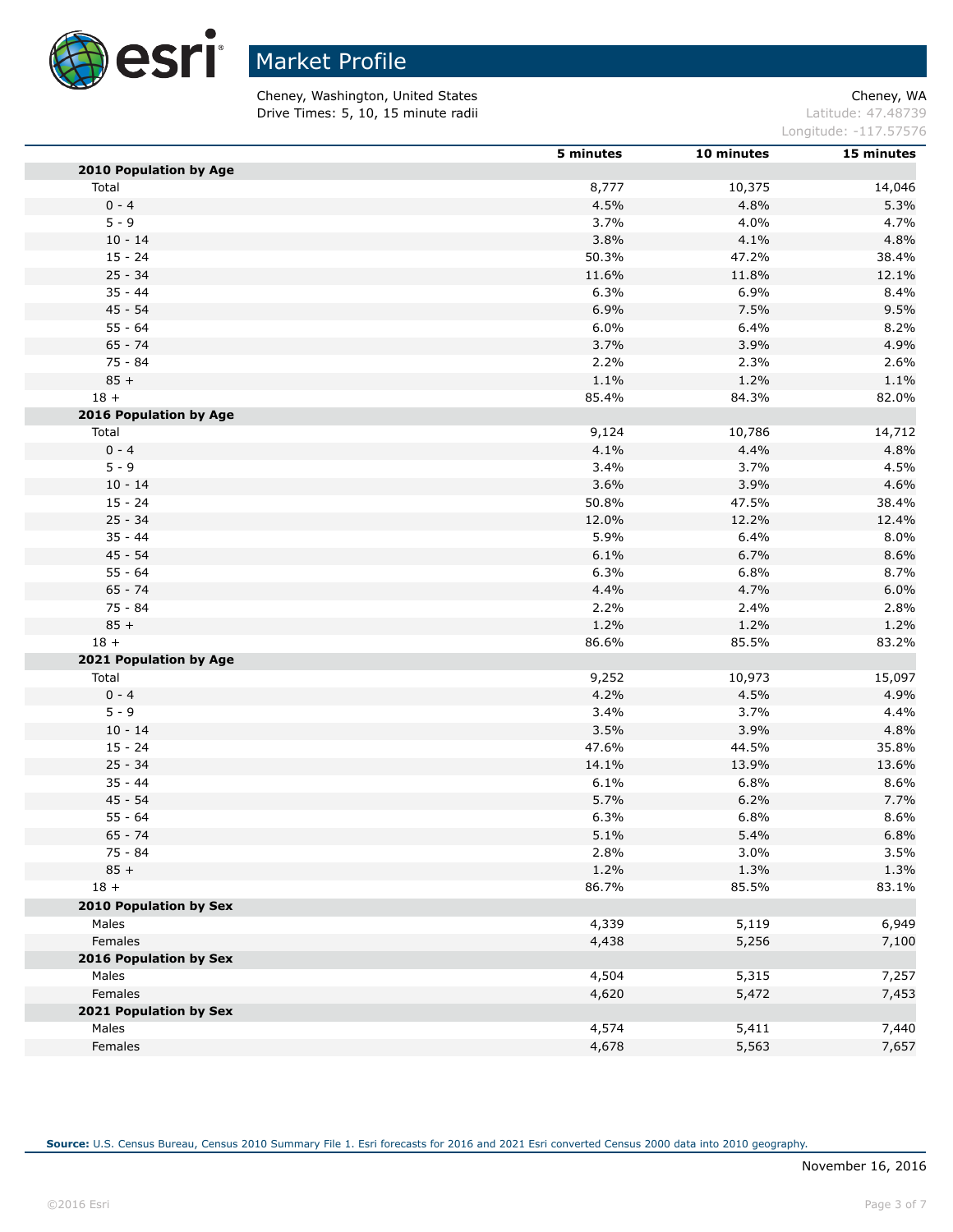

п

# Market Profile

Cheney, Washington, United States Cheney, WA **Drive Times: 5, 10, 15 minute radii Latitude: 47.48739** 

Longitude: -117.57576

|                                                    | 5 minutes | 10 minutes | 15 minutes |
|----------------------------------------------------|-----------|------------|------------|
| 2010 Population by Race/Ethnicity                  |           |            |            |
| Total                                              | 8,776     | 10,374     | 14,050     |
| White Alone                                        | 81.8%     | 82.5%      | 84.8%      |
| <b>Black Alone</b>                                 | 4.0%      | 3.7%       | 3.0%       |
| American Indian Alone                              | 1.3%      | 1.3%       | 1.4%       |
| Asian Alone                                        | 4.0%      | 3.9%       | 3.3%       |
| Pacific Islander Alone                             | 0.5%      | 0.4%       | 0.3%       |
| Some Other Race Alone                              | 3.9%      | 3.7%       | 3.0%       |
| Two or More Races                                  | 4.7%      | 4.5%       | 4.2%       |
| Hispanic Origin                                    | 9.1%      | 8.8%       | 7.6%       |
| Diversity Index                                    | 43.9      | 42.6       | 38.0       |
| 2016 Population by Race/Ethnicity                  |           |            |            |
| Total                                              | 9,125     | 10,786     | 14,710     |
| White Alone                                        | 79.2%     | 80.0%      | 82.8%      |
| <b>Black Alone</b>                                 | 4.5%      | 4.3%       | 3.4%       |
| American Indian Alone                              | 1.3%      | 1.3%       | 1.4%       |
| Asian Alone                                        | 4.4%      | 4.3%       | 3.6%       |
| Pacific Islander Alone                             | 0.5%      | 0.5%       | 0.4%       |
| Some Other Race Alone                              | 4.7%      | 4.5%       | 3.7%       |
| Two or More Races                                  | 5.3%      | 5.1%       | 4.8%       |
| Hispanic Origin                                    | 11.1%     | 10.8%      | 9.4%       |
| Diversity Index                                    | 49.3      | 48.0       | 42.9       |
| 2021 Population by Race/Ethnicity                  |           |            |            |
| Total                                              | 9,251     | 10,973     | 15,098     |
| White Alone                                        | 77.1%     | 78.1%      | 81.1%      |
| <b>Black Alone</b>                                 | 4.9%      | 4.6%       | 3.7%       |
| American Indian Alone                              | 1.3%      | 1.3%       | 1.4%       |
| Asian Alone                                        | 4.7%      | 4.5%       | 3.8%       |
| Pacific Islander Alone                             | 0.5%      | 0.5%       | 0.4%       |
| Some Other Race Alone                              | 5.6%      | 5.3%       | 4.3%       |
| Two or More Races                                  | 5.9%      | 5.7%       | 5.3%       |
| Hispanic Origin                                    | 13.2%     | 12.8%      | 11.1%      |
| Diversity Index                                    | 53.8      | 52.3       | 46.9       |
| 2010 Population by Relationship and Household Type |           |            |            |
| Total                                              | 8,777     | 10,376     | 14,049     |
| In Households                                      | 82.5%     | 84.6%      | 88.2%      |
| In Family Households                               | 48.1%     | 51.5%      | 60.3%      |
| Householder                                        | 16.0%     | 17.0%      | 19.8%      |
| Spouse                                             | 10.5%     | 11.6%      | 14.6%      |
| Child                                              | 17.0%     | 18.3%      | 21.5%      |
| Other relative                                     | 2.5%      | 2.4%       | 2.3%       |
| Nonrelative                                        | 2.1%      | 2.1%       | 2.0%       |
| In Nonfamily Households                            | 34.5%     | 33.1%      | 27.8%      |
| In Group Quarters                                  | 17.5%     | 15.4%      | 11.8%      |
| Institutionalized Population                       | 0.6%      | 0.7%       | 0.9%       |
| Noninstitutionalized Population                    | 16.9%     | 14.8%      | 10.9%      |
|                                                    |           |            |            |

Data Note: Persons of Hispanic Origin may be of any race. The Diversity Index measures the probability that two people from the same area will be from different race/ ethnic groups. **Source:** U.S. Census Bureau, Census 2010 Summary File 1. Esri forecasts for 2016 and 2021 Esri converted Census 2000 data into 2010 geography.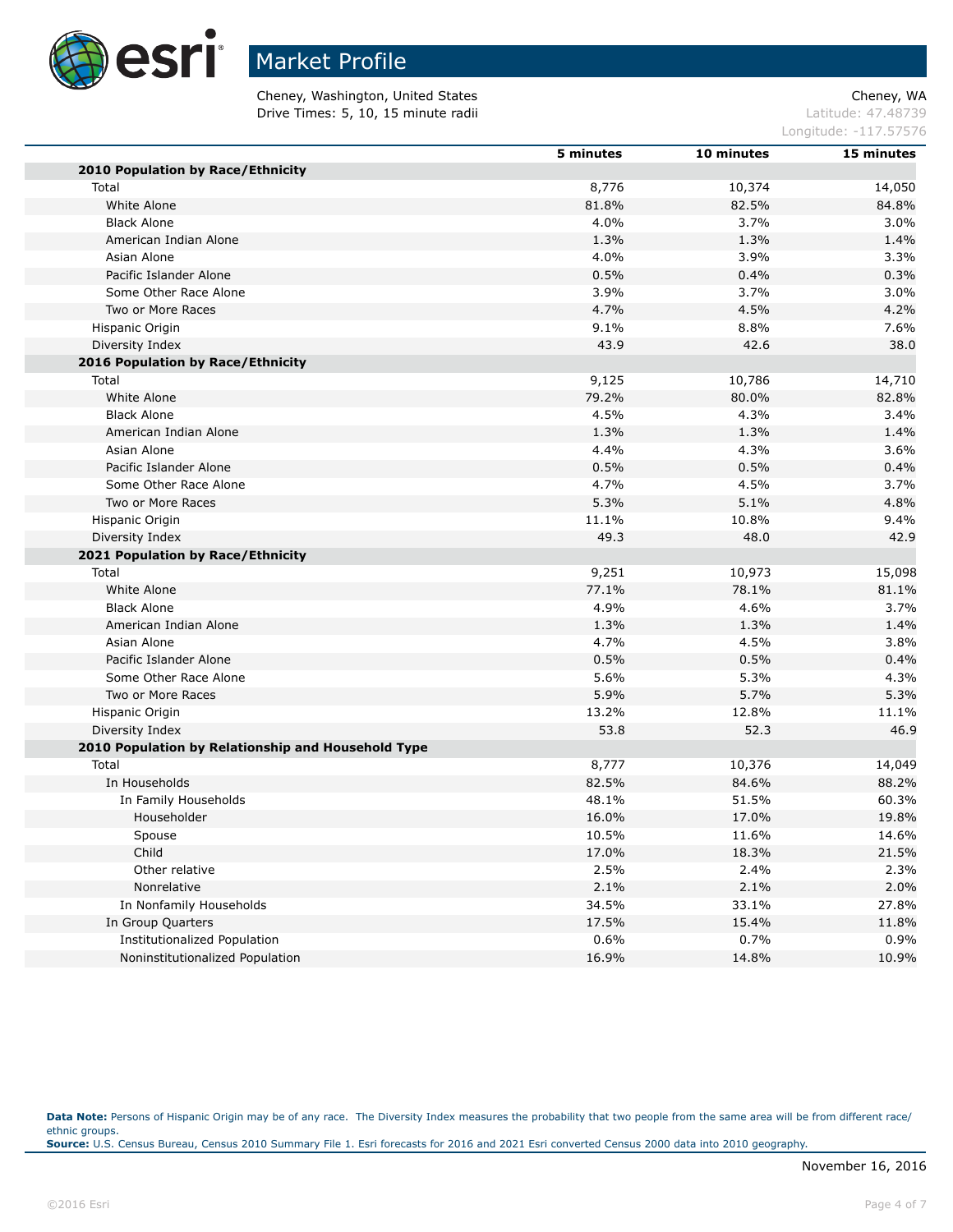

# Market Profile

Cheney, Washington, United States Cheney, WA **Drive Times: 5, 10, 15 minute radii Latitude: 47.48739** 

Longitude: -117.57576

|                                               | 5 minutes | 10 minutes | 15 minutes |
|-----------------------------------------------|-----------|------------|------------|
| 2016 Population 25+ by Educational Attainment |           |            |            |
| Total                                         | 3,483     | 4,370      | 7,005      |
| Less than 9th Grade                           | 0.8%      | 0.8%       | 0.9%       |
| 9th - 12th Grade, No Diploma                  | 2.8%      | 2.7%       | 2.7%       |
| High School Graduate                          | 10.3%     | 10.7%      | 12.1%      |
| <b>GED/Alternative Credential</b>             | 3.8%      | 4.2%       | 4.0%       |
| Some College, No Degree                       | 26.2%     | 26.2%      | 26.5%      |
| Associate Degree                              | 10.1%     | 11.1%      | 12.8%      |
| Bachelor's Degree                             | 29.5%     | 27.7%      | 24.0%      |
| Graduate/Professional Degree                  | 16.5%     | 16.5%      | 17.0%      |
| 2016 Population 15+ by Marital Status         |           |            |            |
| Total                                         | 8,114     | 9,489      | 12,650     |
| Never Married                                 | 66.5%     | 63.4%      | 54.7%      |
| Married                                       | 24.0%     | 27.2%      | 35.3%      |
| Widowed                                       | 1.8%      | 1.9%       | 2.2%       |
| Divorced                                      | 7.7%      | 7.5%       | 7.8%       |
| 2016 Civilian Population 16+ in Labor Force   |           |            |            |
| Civilian Employed                             | 92.7%     | 93.0%      | 93.8%      |
| Civilian Unemployed                           | 7.3%      | 7.0%       | 6.2%       |
| 2016 Employed Population 16+ by Industry      |           |            |            |
| Total                                         | 3,937     | 4,692      | 6,517      |
| Agriculture/Mining                            | 0.3%      | 0.4%       | 1.0%       |
| Construction                                  | 3.7%      | 3.6%       | 3.7%       |
| Manufacturing                                 | 5.7%      | 6.6%       | 8.3%       |
| Wholesale Trade                               | 1.0%      | 1.1%       | 1.2%       |
| <b>Retail Trade</b>                           | 9.5%      | 9.3%       | 9.9%       |
| Transportation/Utilities                      | 1.5%      | 2.1%       | 3.3%       |
| Information                                   | 1.1%      | 1.2%       | 1.4%       |
| Finance/Insurance/Real Estate                 | 4.5%      | 4.5%       | 4.5%       |
| <b>Services</b>                               | 66.8%     | 65.2%      | 60.9%      |
| <b>Public Administration</b>                  | 5.8%      | 6.1%       | 5.8%       |
| 2016 Employed Population 16+ by Occupation    |           |            |            |
| Total                                         | 3,937     | 4,692      | 6,518      |
| White Collar                                  | 57.6%     | 58.0%      | 60.5%      |
| Management/Business/Financial                 | 9.0%      | 10.2%      | 13.4%      |
| Professional                                  | 26.2%     | 25.7%      | 26.5%      |
| Sales                                         | 7.1%      | 7.1%       | 7.3%       |
| Administrative Support                        | 15.4%     | 15.0%      | 13.4%      |
| Services                                      | 29.9%     | 28.9%      | 24.8%      |
| <b>Blue Collar</b>                            | 12.4%     | 13.0%      | 14.7%      |
| Farming/Forestry/Fishing                      | 0.3%      | 0.4%       | 1.1%       |
| Construction/Extraction                       | 2.6%      | 2.5%       | 2.5%       |
| Installation/Maintenance/Repair               | 1.1%      | 1.4%       | 2.4%       |
| Production                                    | 4.3%      | 4.4%       | 4.6%       |
| Transportation/Material Moving                | 4.1%      | 4.2%       | 4.1%       |
| 2010 Population By Urban/ Rural Status        |           |            |            |
| <b>Total Population</b>                       | 8,777     | 10,375     | 14,049     |
| Population Inside Urbanized Area              | 0.0%      | 2.9%       | 11.5%      |
| Population Inside Urbanized Cluster           | 98.7%     | 92.2%      | 71.4%      |
| Rural Population                              | 1.2%      | 4.9%       | 17.1%      |
|                                               |           |            |            |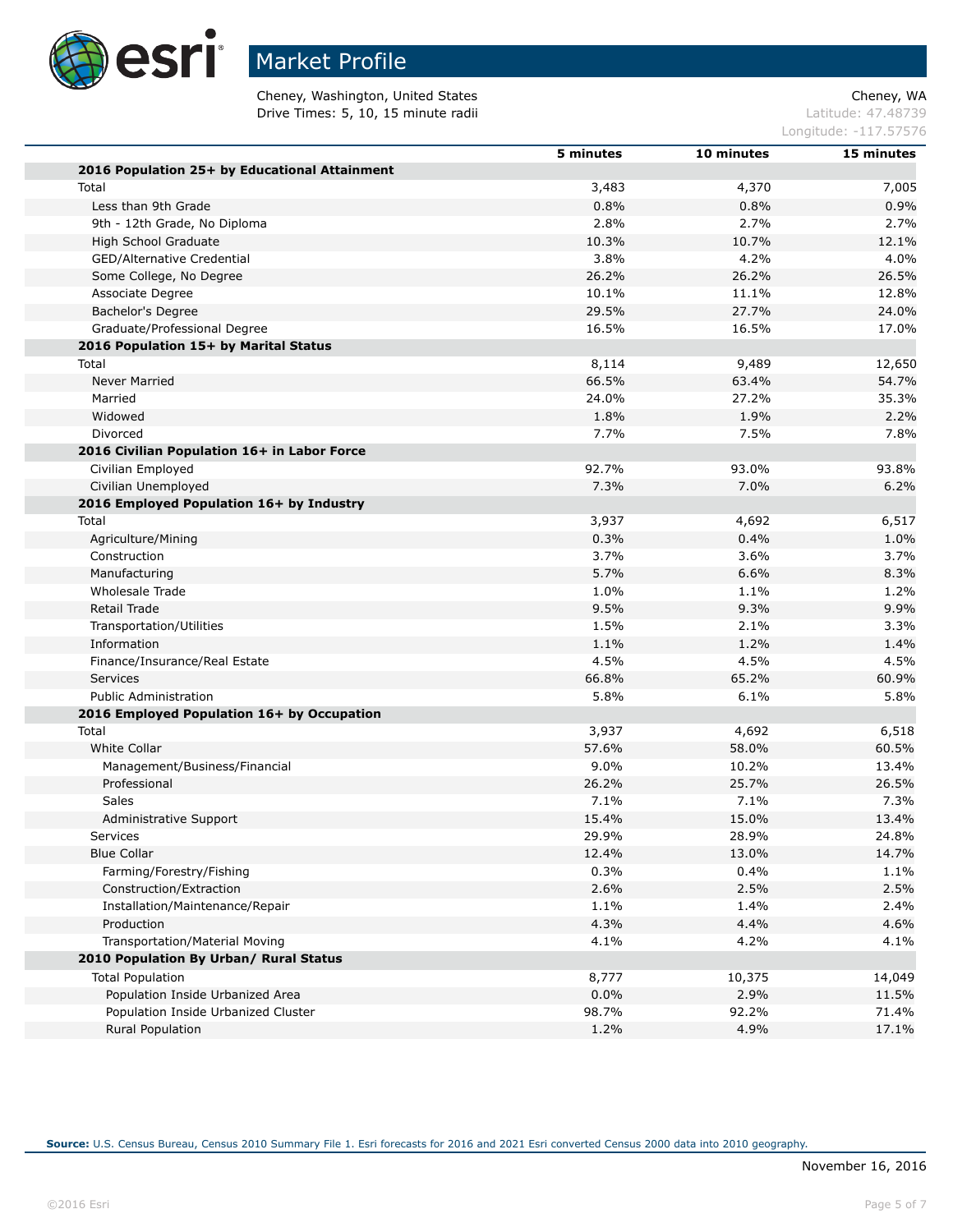

Cheney, Washington, United States Cheney, WA **Drive Times: 5, 10, 15 minute radii Latitude: 47.48739** 

Longitude: -117.57576

|                                               | 5 minutes | 10 minutes | 15 minutes |
|-----------------------------------------------|-----------|------------|------------|
| 2010 Households by Type                       |           |            |            |
| Total                                         | 3,190     | 3,818      | 5,195      |
| Households with 1 Person                      | 31.9%     | 30.4%      | 27.0%      |
| Households with 2+ People                     | 68.1%     | 69.6%      | 73.0%      |
| Family Households                             | 43.9%     | 46.6%      | 54.1%      |
| Husband-wife Families                         | 28.9%     | 31.8%      | 40.1%      |
| With Related Children                         | 12.5%     | 14.0%      | 17.4%      |
| Other Family (No Spouse Present)              | 15.0%     | 14.8%      | 14.0%      |
| Other Family with Male Householder            | 4.4%      | 4.3%       | 4.2%       |
| With Related Children                         | 1.9%      | 2.0%       | 2.0%       |
| Other Family with Female Householder          | 10.6%     | 10.5%      | 9.8%       |
| With Related Children                         | 7.4%      | 7.2%       | 6.6%       |
| Nonfamily Households                          | 24.2%     | 23.0%      | 18.9%      |
| All Households with Children                  | 22.0%     | 23.4%      | 26.2%      |
|                                               |           |            |            |
| Multigenerational Households                  | 1.0%      | 1.1%       | 1.4%       |
| Unmarried Partner Households                  | 8.5%      | 8.3%       | 7.6%       |
| Male-female                                   | 8.0%      | 7.8%       | 7.1%       |
| Same-sex                                      | 0.5%      | 0.5%       | 0.6%       |
| 2010 Households by Size                       |           |            |            |
| Total                                         | 3,191     | 3,819      | 5,196      |
| 1 Person Household                            | 31.9%     | 30.3%      | 27.0%      |
| 2 Person Household                            | 35.3%     | 35.7%      | 36.8%      |
| 3 Person Household                            | 17.0%     | 17.2%      | 17.2%      |
| 4 Person Household                            | 9.8%      | 10.4%      | 11.7%      |
| 5 Person Household                            | 3.7%      | 3.9%       | 4.5%       |
| 6 Person Household                            | 1.4%      | 1.5%       | 1.6%       |
| 7 + Person Household                          | 0.9%      | 0.9%       | 1.1%       |
| 2010 Households by Tenure and Mortgage Status |           |            |            |
| Total                                         | 3,190     | 3,818      | 5,195      |
| Owner Occupied                                | 32.2%     | 36.2%      | 47.8%      |
| Owned with a Mortgage/Loan                    | 22.4%     | 25.6%      | 34.5%      |
| Owned Free and Clear                          | 9.9%      | 10.6%      | 13.4%      |
| Renter Occupied                               | 67.8%     | 63.8%      | 52.2%      |
| 2010 Housing Units By Urban/ Rural Status     |           |            |            |
| <b>Total Housing Units</b>                    | 3,439     | 4,109      | 5,599      |
| Housing Units Inside Urbanized Area           | 0.0%      | 3.0%       | 10.7%      |
| Housing Units Inside Urbanized Cluster        | 98.7%     | 91.3%      | 69.9%      |
| <b>Rural Housing Units</b>                    | 1.3%      | 5.7%       | 19.3%      |
|                                               |           |            |            |

Data Note: Households with children include any households with people under age 18, related or not. Multigenerational households are families with 3 or more parentchild relationships. Unmarried partner households are usually classified as nonfamily households unless there is another member of the household related to the householder. Multigenerational and unmarried partner households are reported only to the tract level. Esri estimated block group data, which is used to estimate polygons or non-standard geography.

**Source:** U.S. Census Bureau, Census 2010 Summary File 1. Esri forecasts for 2016 and 2021 Esri converted Census 2000 data into 2010 geography.